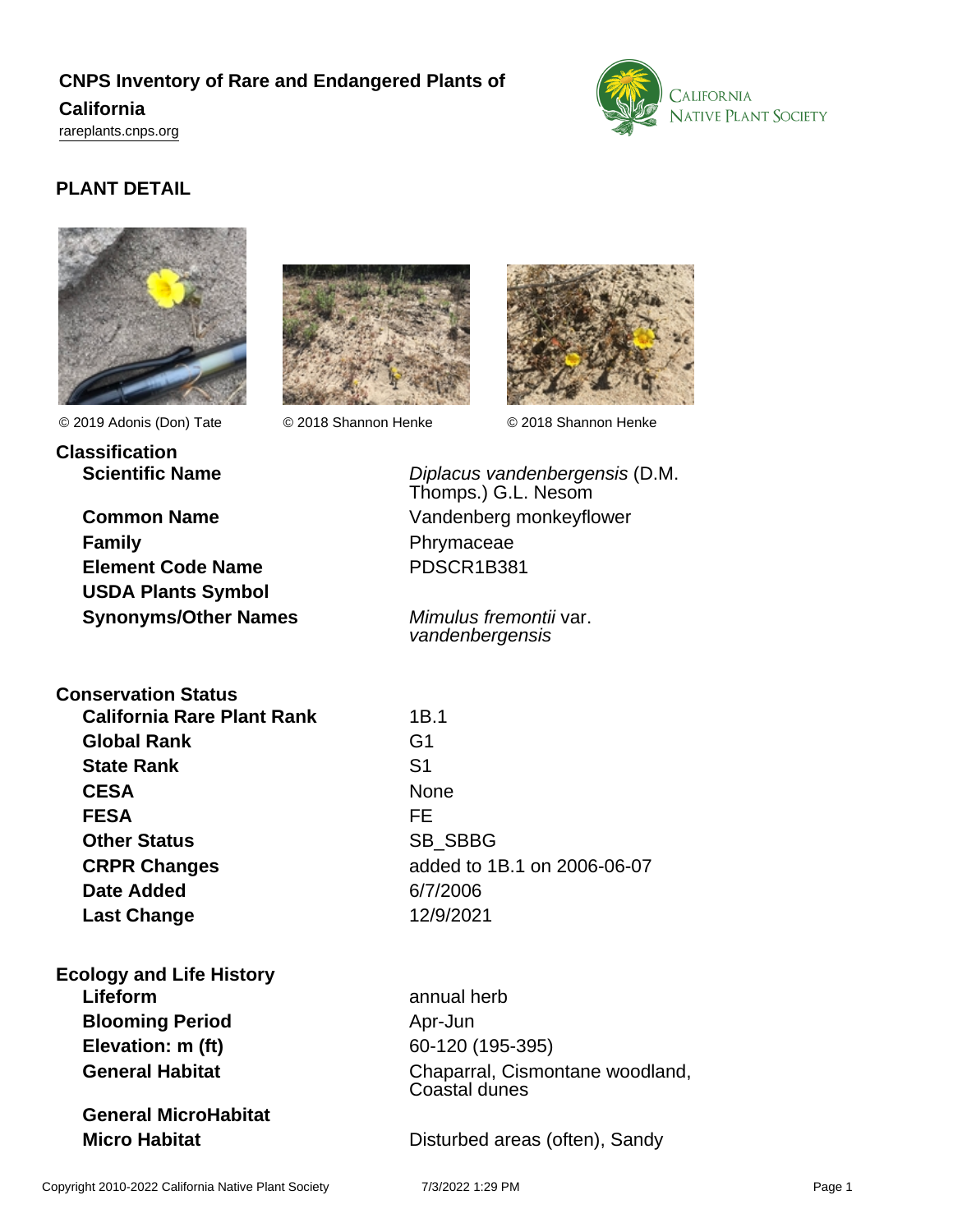### **Element Occurrence Data from California Natural Diversity Database**

| <b>Total Element Occurrences</b> | 17 |  |  |
|----------------------------------|----|--|--|
| Element Occurrence Ranks         |    |  |  |
| Excellent (A)                    | O  |  |  |
| Good (B)                         | З  |  |  |
| Fair (C)                         | 1  |  |  |
| Poor (D)                         | O  |  |  |
| None (X)                         | 0  |  |  |
| Unknown (U)                      | 13 |  |  |
| Occurrence Status                |    |  |  |
| Historical, > 20 years           |    |  |  |
| Recent, $<$ 20 years             | 16 |  |  |
| <b>Presence</b>                  |    |  |  |
| <b>Presumed Extant</b>           | 17 |  |  |
| <b>Possibly Extirpated</b>       | 0  |  |  |
| <b>Presumed Extirpated</b>       |    |  |  |

| Location                                               |     |
|--------------------------------------------------------|-----|
| <b>CA Endemic</b>                                      | Yes |
| <b>Counties</b>                                        |     |
| Santa Barbara (SBA)                                    |     |
| <b>States</b>                                          |     |
| California (CA)                                        |     |
| Quads                                                  |     |
| Lompoc (3412064), Los Alamos (3412063), Surf (3412065) |     |
|                                                        |     |

#### **Notes**

Definitions of codes preceding a county and/or quad:

\* Presumed extirpated

(\*) Possibly extirpated

Species may be present in other areas where conditions are favorable. These data should NOT be substituted for pre-project review or for on-site surveys.

#### **General Notes**

Threatened by development, vehicles, and non-native plants. See Systematic Botany Monographs 75:134 (2005) for original description, Phytoneuron 2012-39:1-60 (2012) and Phytoneuron 2012-47:1- 6 (2012) for revised nomenclature, and the latter also for taxonomic treatment.

#### **Distribution**

#### **Threats**